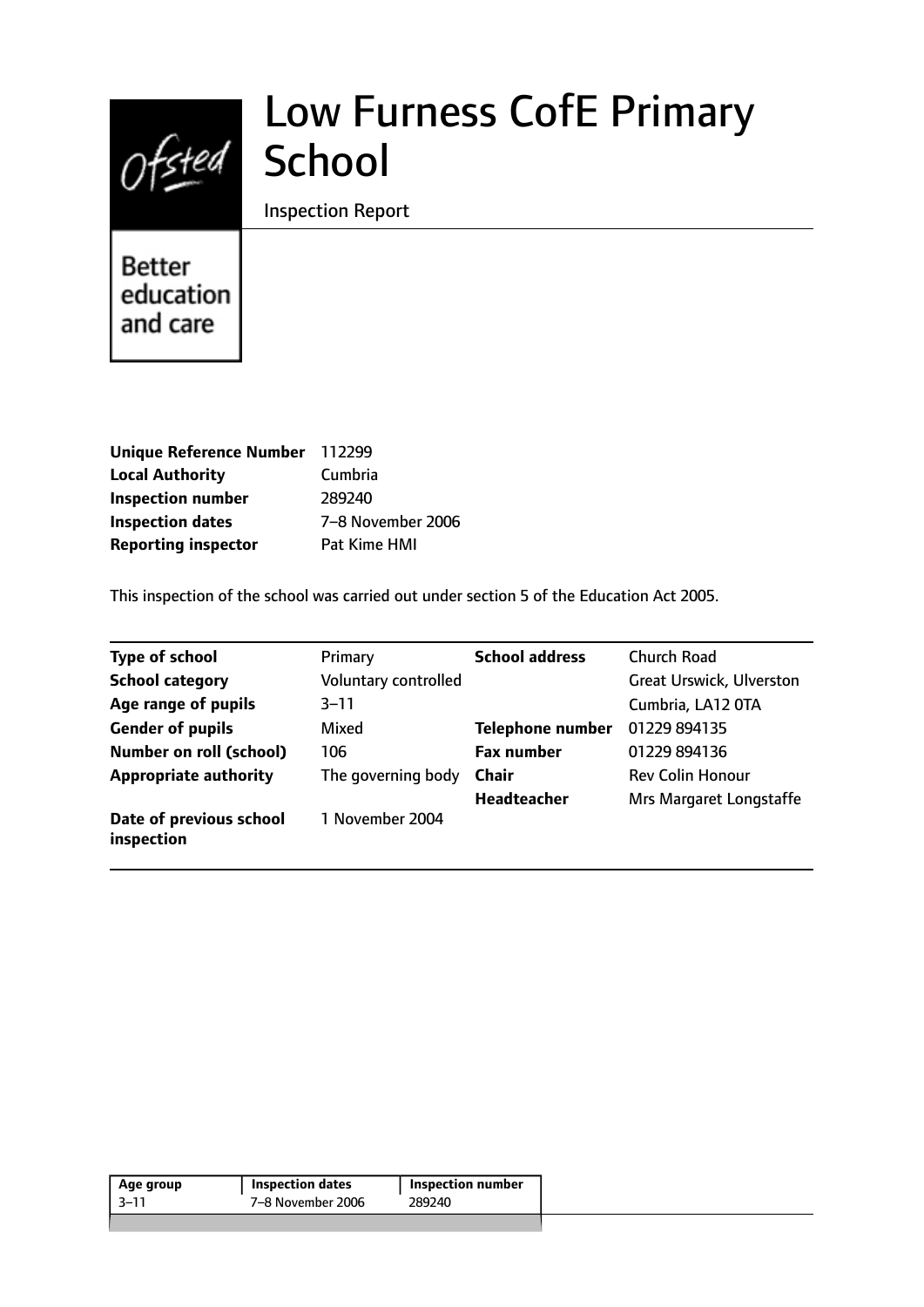© Crown copyright 2006

Website: www.ofsted.gov.uk

This document may be reproduced in whole or in part for non-commercial educational purposes, provided that the information quoted is reproduced without adaptation and the source and date of publication are stated.

Further copies of this report are obtainable from the school. Under the Education Act 2005, the school must provide a copy of this report free of charge to certain categories of people. A charge not exceeding the full cost of reproduction may be made for any other copies supplied.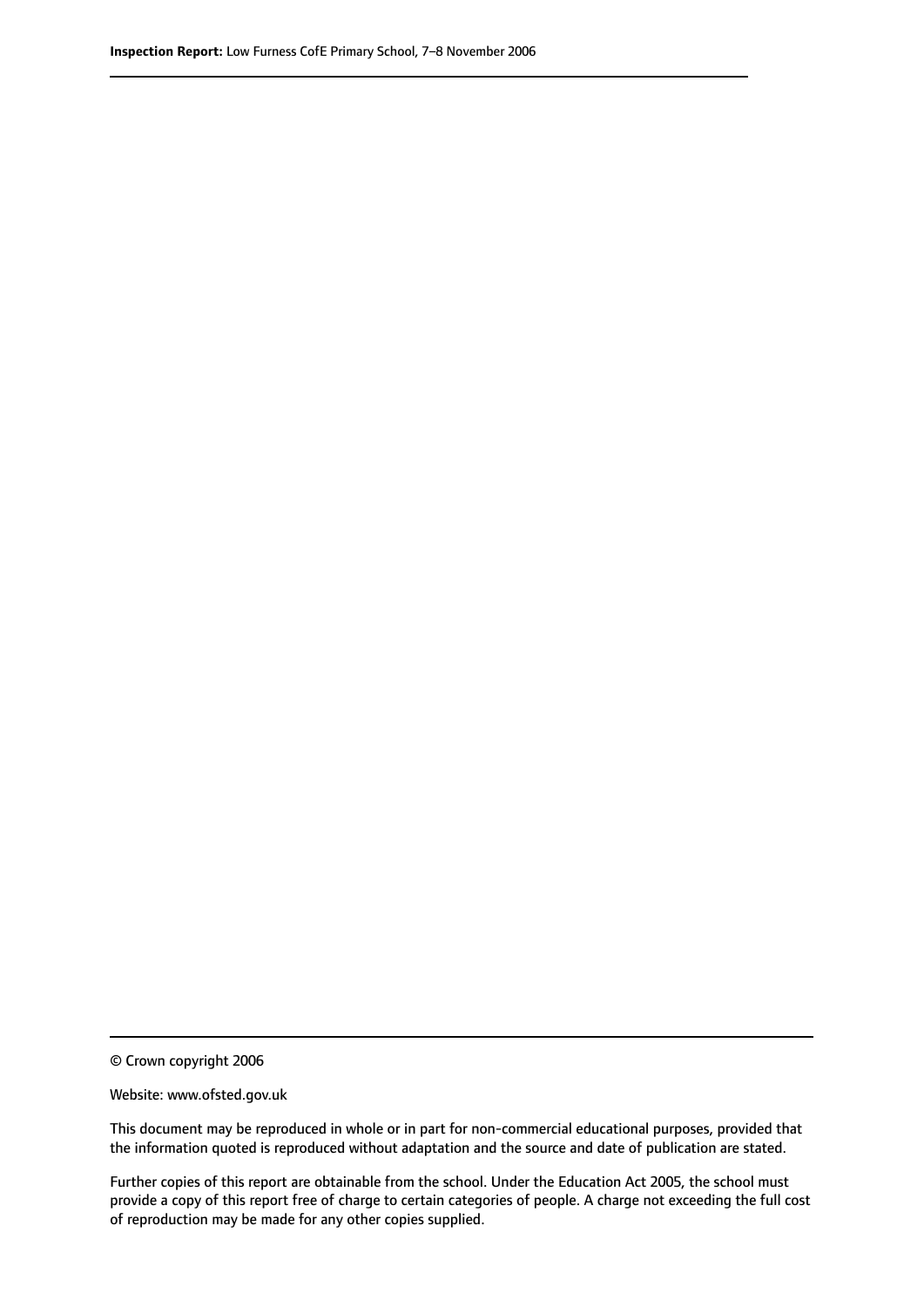# **Introduction**

The inspection was carried out by one of Her Majesty's Inspectors.

## **Description of the school**

This smaller than average school draws pupils from several villages and the surrounding rural community. The number of pupils has risen by nearly a fifth since the last inspection. All the pupils are of White British heritage. A lower than average proportion of pupils is in receipt of free school meals. The proportion of pupils with learning difficulties and/or disabilities is below average. Twenty-four of the pupils are in Nursery. They attend part-time, joining the Reception pupils for either morning or afternoon sessions.

The school holds several awards including a Silver Artsmark and it has Healthy Schools' accreditation.

## **Key for inspection grades**

| Grade 1 | Outstanding  |
|---------|--------------|
| Grade 2 | Good         |
| Grade 3 | Satisfactory |
| Grade 4 | Inadequate   |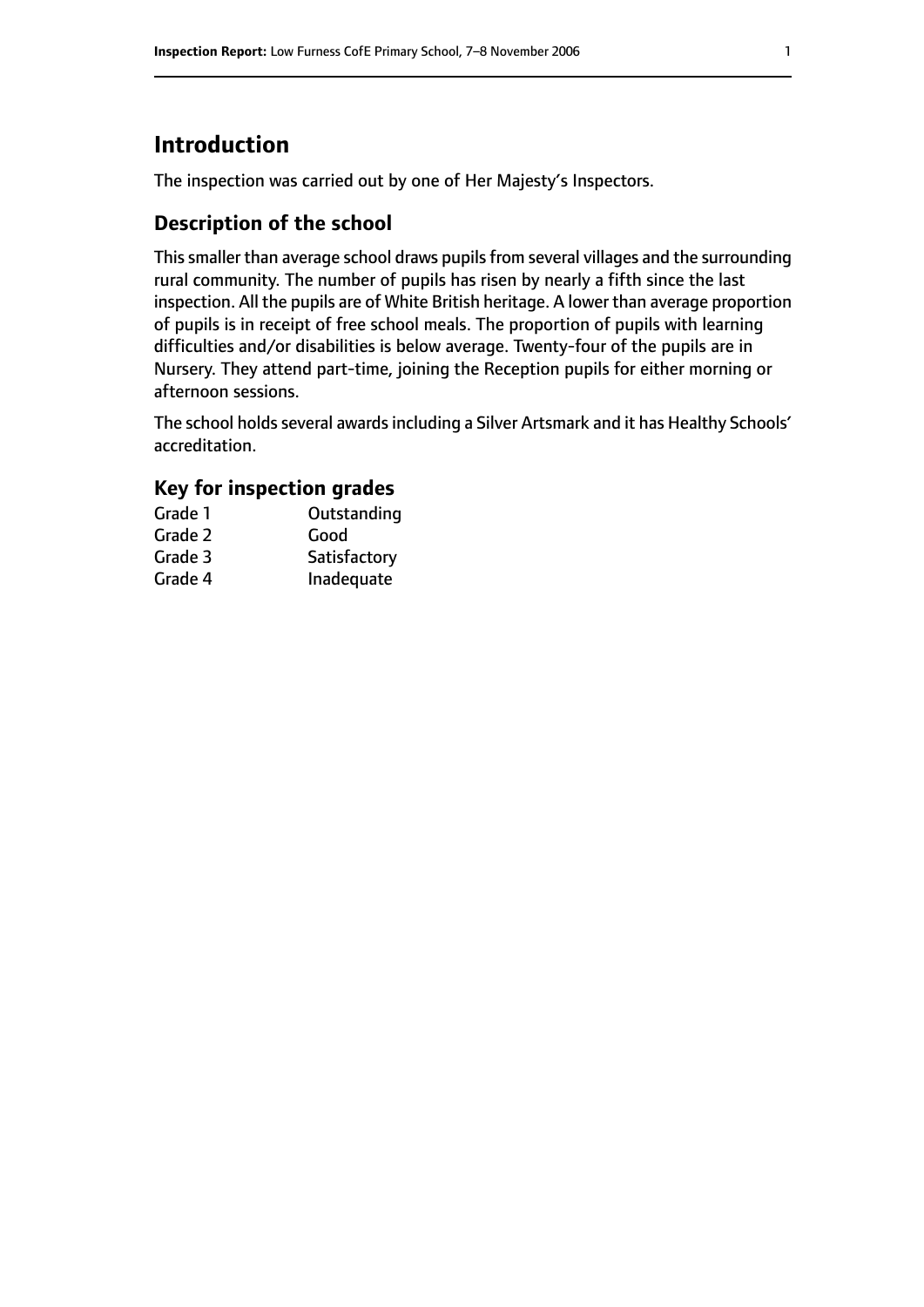# **Overall effectiveness of the school**

#### **Grade: 2**

The school has improved considerably since it was last inspected two years ago. It now provides a good education with pastoral care and provision for pupils' personal development that are outstanding. What has been achieved in two years, through the headteacher's very good leadership and the hard work of staff, shows that the school has the capacity to improve still further.

The key factor in the school's success is the improved quality of teaching. The vast majority of teaching is now good and some is outstanding. This improvement has resulted in pupils making better progress and achieving well. The headteacher has been instrumental in bringing this about. When children start, usually in Nursery, their attainment is typical for their age. They settle to school life quickly and make sound progress in the Foundation Stage (Nursery and Reception). By the time they start Year 1, they have reached the standard expected at their age. Pupils progress well in Key Stage 1 where teaching is at least good overall and some is outstanding. Standards are now above average by Year 6. The present Year 6 pupils have made good progress in Key Stage 2. Better teaching has enabled the school to raise standards in mathematics significantly and overcome earlier underachievement.

Pupils' personal development is outstanding. They develop personal attributes and skills, which will stand them in good stead for their future lives. They are very happy at the school. They enjoy learning and want to do well. Excellent pastoral care ensures that pupils feel safe and confident in school. Pupils learn about citizenship through the part they play in the life of the school and the wider community. They have an excellent understanding of how to keep healthy and safe.

The school has a distinctively Christian ethos. It provides a good curriculum that is planned to avoid repetition in mixed-age classes and is enriched by many educational visits and visitors and a very good range of clubs.

The leadership and management of the school are good overall, with leadership better than management. The headteacher has led the drive to improve teaching, raise standards and minimise underachievement very effectively; thus dealing with two of the issues from the previous inspection. In this, she has been supported well by governors who have a good knowledge of the school's work, and by good teamwork from the staff. The headteacher provides staff with a very good model of effective teaching. She has ensured that staff receive additional training to sharpen their teaching skills. To improve further, the school needs to fully resolve the other two issues from the previous inspection, those related to the use of assessment data and planning for school improvement. Nearly all parents and carers returned the inspection questionnaire and the overwhelming majority have a very positive view of the school. Typical plaudits described Low Furness as a 'warm, welcoming school', which they have recommended to friends.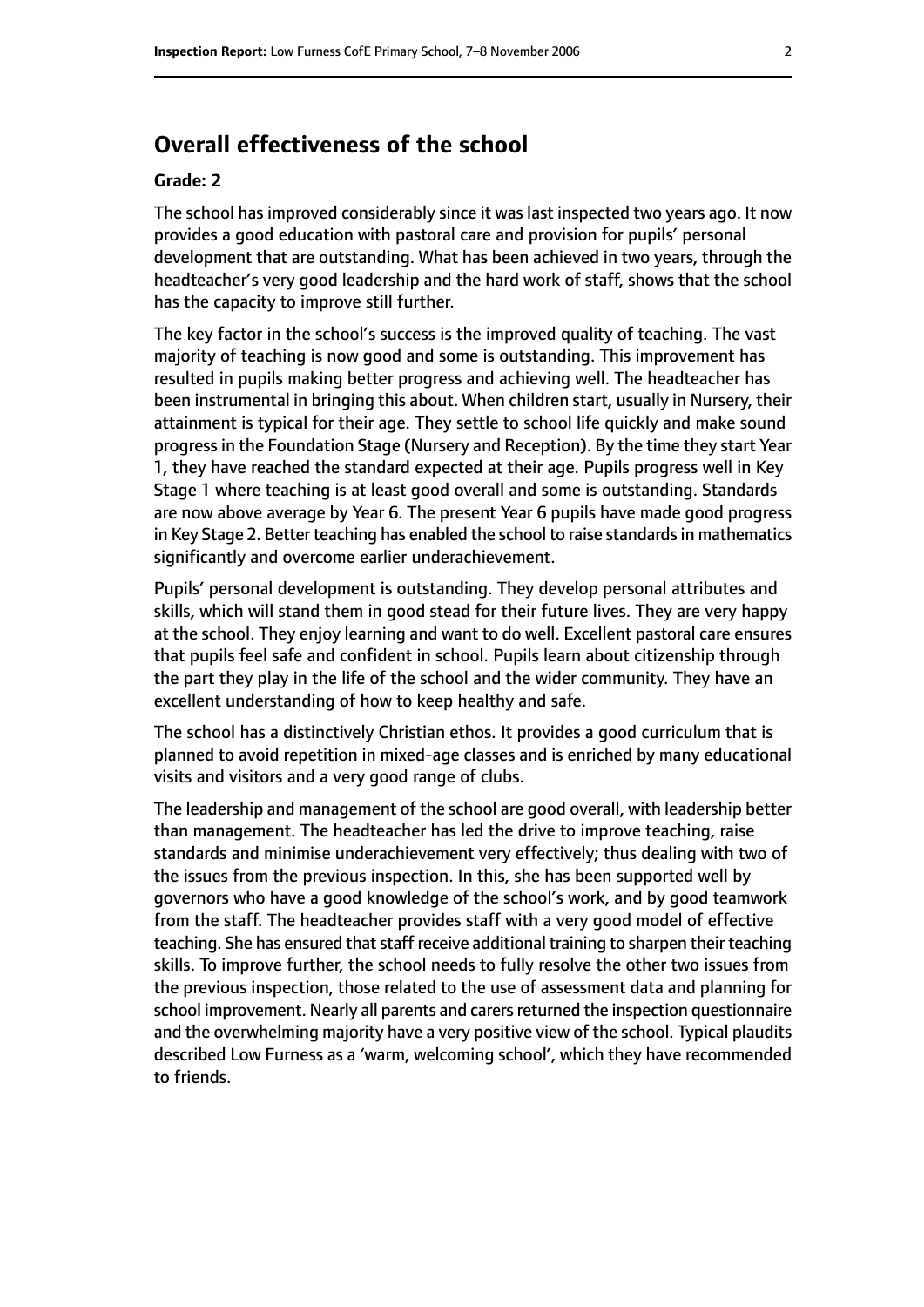#### **What the school should do to improve further**

- Marshall the information it holds on pupils' progress better so that it can check more easily whether all pupils do as well as they can as they move up the school.
- Refine the planning for school improvement so that it:
- is clear what the most important current priorities are
- provides a longer-term perspective
- Improve children's rate of progress in the Foundation Stage.

# **Achievement and standards**

#### **Grade: 2**

The school has overcome pupils' underachievement. Pupils are now making good progress and achieving well. This was confirmed by the standards seen in lessons and the work in pupils' books. All pupils, boys and girls, those with learning difficulties and/or disabilities, and the more able, progress equally well.

When children start the school most can do what is typical for children of their age. The school's records show that children make satisfactory progress in the Foundation Stage and most of the Reception group are on course to reach the standard expected for their age by the time they move into Year 1. Progress in personal, social and emotional development is good in the Foundation Stage.

Standards in Year 2 have risen each year since the last inspection. Work in the current Year 2 is at a slightly above average standard and this represents good achievement from the pupils' starting points.

Pupils' achievement in Key Stage 2 has improved and is now good. In 2006, the Year 6 pupils' results in the national end of key stage tests (SATs) were well above the national average. But these pupils were well ahead at the end of Key Stage 1 so their progress in Key Stage 2 was satisfactory. The present Year 6 pupils have made better progress. They were a little behind average at the end of Key Stage 1 but are now working at an above average standard in English and mathematics. In mathematics, standards at the end of Key Stage 2 fell in 2004 and 2005. The school tackled this issue very effectively.

# **Personal development and well-being**

#### **Grade: 1**

Pupils make excellent progress in their personal development. Their behaviour is exemplary. Relationships among the pupils and between pupils and staff are extremely good. Pupils thoroughly enjoy school life and learning with their friends. Attendance has improved in the last year and is now good. By Year 6, pupils are confident, thoughtful and responsible young people who are well-equipped to continue learning and to contribute to the community. Their spiritual, moral, social and cultural development is outstanding.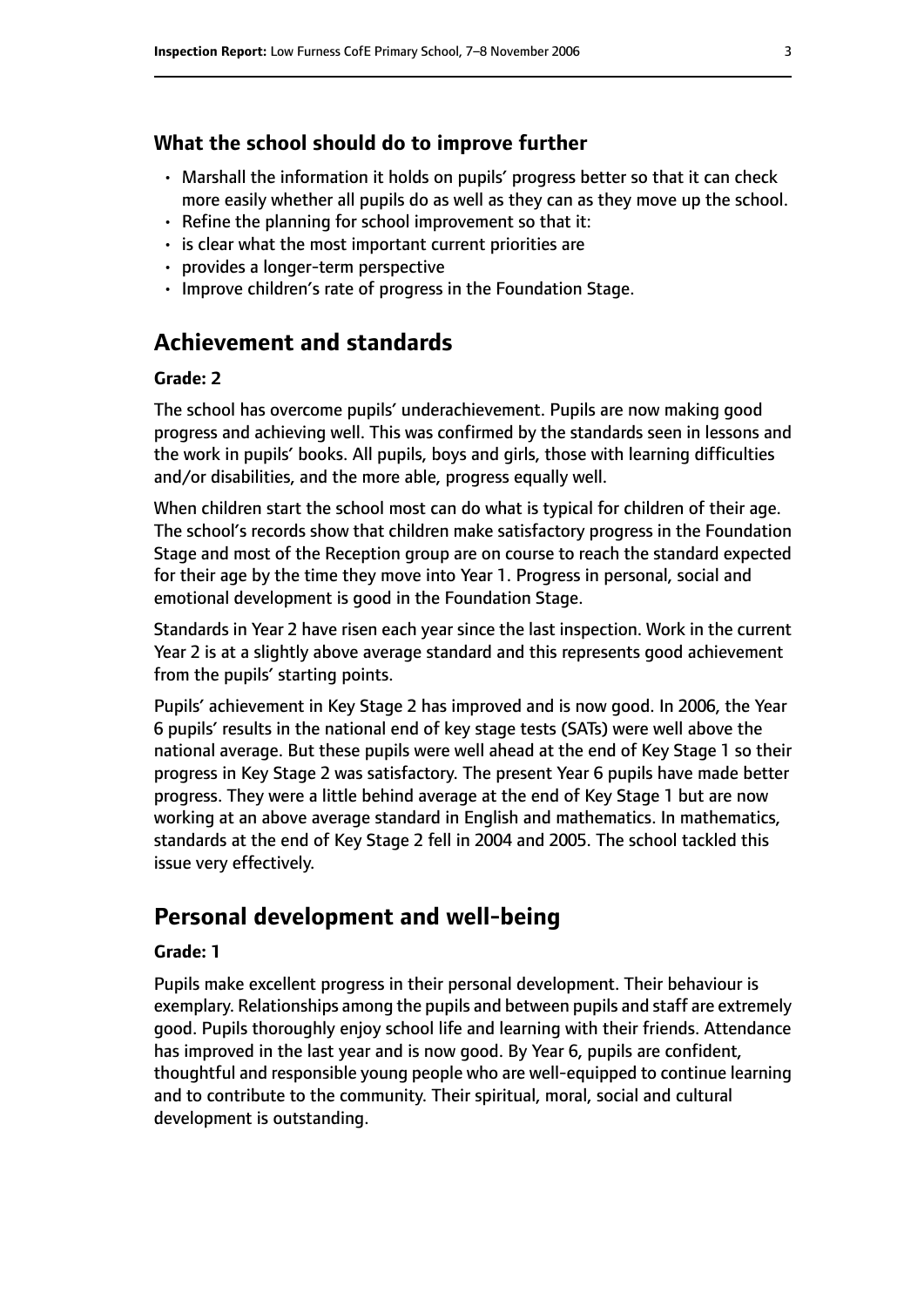Pupils' very positive attitudes to learning and desire to achieve were borne out by comments from Year 6. They understand the importance of 'striving' to do well. They were proud of tackling problems which they knew were at Year 7 level, saying, 'We don't just give up!'

Pupils have an excellent understanding of how to make wise choices that help them keep healthy and safe. They remember what they have been taught on the 'Kidsafe' programme. They put the lessons they have learned about the importance of a healthy diet and exercise into practice very well. They are very knowledgeable about healthy eating.

The school is very much part of the local community with pupils involved in village life. For instance, they participate in several Church events. They undertake 'litter picks', which enhance the neighbourhood and help them understand the importance of recycling. Pupils also play a major part in school life. For example, they take on many jobs that contribute to the smooth day-to-day running of the school and they contribute to decisions about developments, such as improving outdoor provision and planning a sensory garden.

Pupils are well-prepared for their future economic well-being, primarily through the acquisition of basic skills and personal attributes and good opportunities to learn about the world of work and local industries.

# **Quality of provision**

# **Teaching and learning**

#### **Grade: 2**

Teaching is good overall and pupils are keen learners. Most teaching is good, some satisfactory and some outstanding. This was evident from the seven lessons seen, pupils' achievement, and the work in their books.

Throughout the school, staff have very positive relationships with pupils and lessons are enjoyable, purposeful and well-organised. Teachers use displays in the classrooms very effectively to showcase pupils' work and to support their learning. Teachers plan lessons carefully, expect a lot of their pupils and provide interesting activities to help them learn. They make sure pupils know what they are to learn in each lesson but only in the most effective lessons are pupils told clearly how they will recognise if they have succeeded. Marking usually indicates how well pupils have grasped the main point of the work but it less often sets targets for children to help them do better. Pupils are taught in mixed-age classes and teachers are careful to match work to their different needs. In the Foundation Stage, the direct teaching of groups is often good but opportunities are missed to promote learning through the activities provided for children to choose from.

The teaching of mathematics has improved. Teachers have benefited from additional training. In the lessons seen, they showed a good understanding of how to teach the subject and they improved pupils' understanding of calculation methods and their ability to solve mathematical problems improved.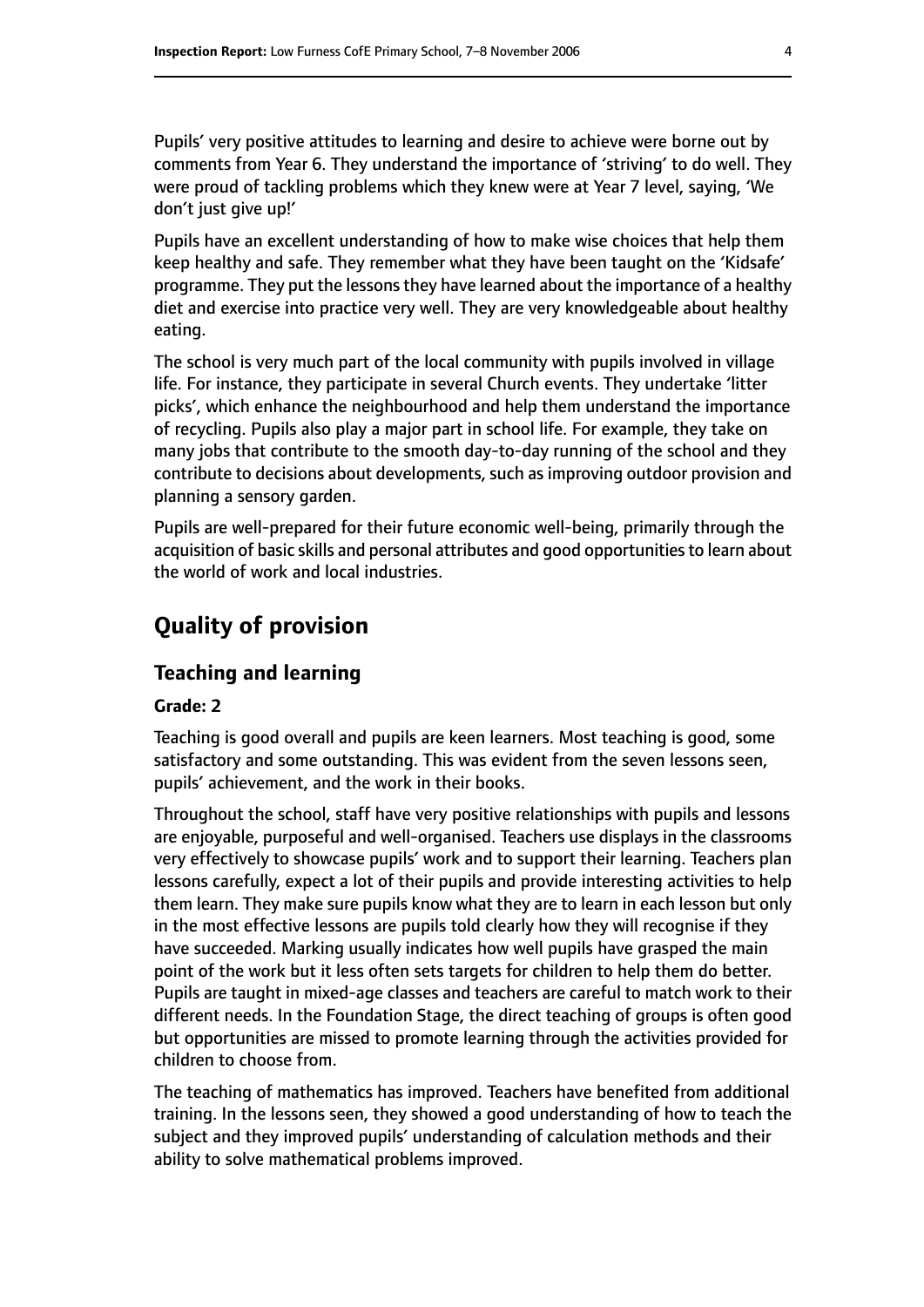The use of information and communication technology (ICT) as an integral part of teaching and learning has improved considerably since the previous inspection.

#### **Curriculum and other activities**

#### **Grade: 2**

The school provides a good curriculum, which meets all requirements fully. It is carefully planned to ensure that pupils in mixed-age classes cover everything they should and do not repeat anything. Planning for pupils to acquire new skills across all subjects is not so systematic and depends on teachers building this aspect into their daily lesson plans. The curriculum is enriched with many educational visits and visitors. There is a very good range of clubs for such a small school, including several at which the younger pupils are welcome or are just for them. All pupils in Key Stage 1 and 2 are taught to swim and are learning Spanish.

The school provides well-targeted and effective support for pupils who need extra help to achieve their best and those with learning difficulties and/or disabilities. Consequently, these pupils progress as well as their classmates.

The school provides very well for pupils' personal development through its very caring and Christian ethos, planned activities such as the outdoor activities for older pupils and very good pastoral care. Pupils learn that their contribution to the school and the wider community counts and can make a difference. Cultural awareness is enhanced well by the link with a school in Ghana.

#### **Care, guidance and support**

#### **Grade: 2**

Care, guidance and support are good overall. Pastoral care is outstanding and academic support and guidance good. The school works well with external agencies to meet pupils' needs. The arrangements for safeguarding children meet requirements fully.

Pupils feel safe at school because the adults know them very well and take very good care of them and the older pupils look out for the younger ones. These are important factors in pupils' enjoyment of school. There is a very good programme of personal, social and health education that helps pupils to make safe and healthy choices about diet, exercise, relationships and drugs.

Teachers assess pupils' progress well during lessons and give them immediate feedback to help them improve. This is not so often the case when they mark pupils' work. Staff go to great lengths to give extra help to pupils who need a boost and those with learning difficulties and/or disabilities and to provide challenge for the most able.

## **Leadership and management**

#### **Grade: 2**

Leadership and management are good overall, though leadership is the more effective aspect. The headteacher has vision for the school, which is shared by governors. She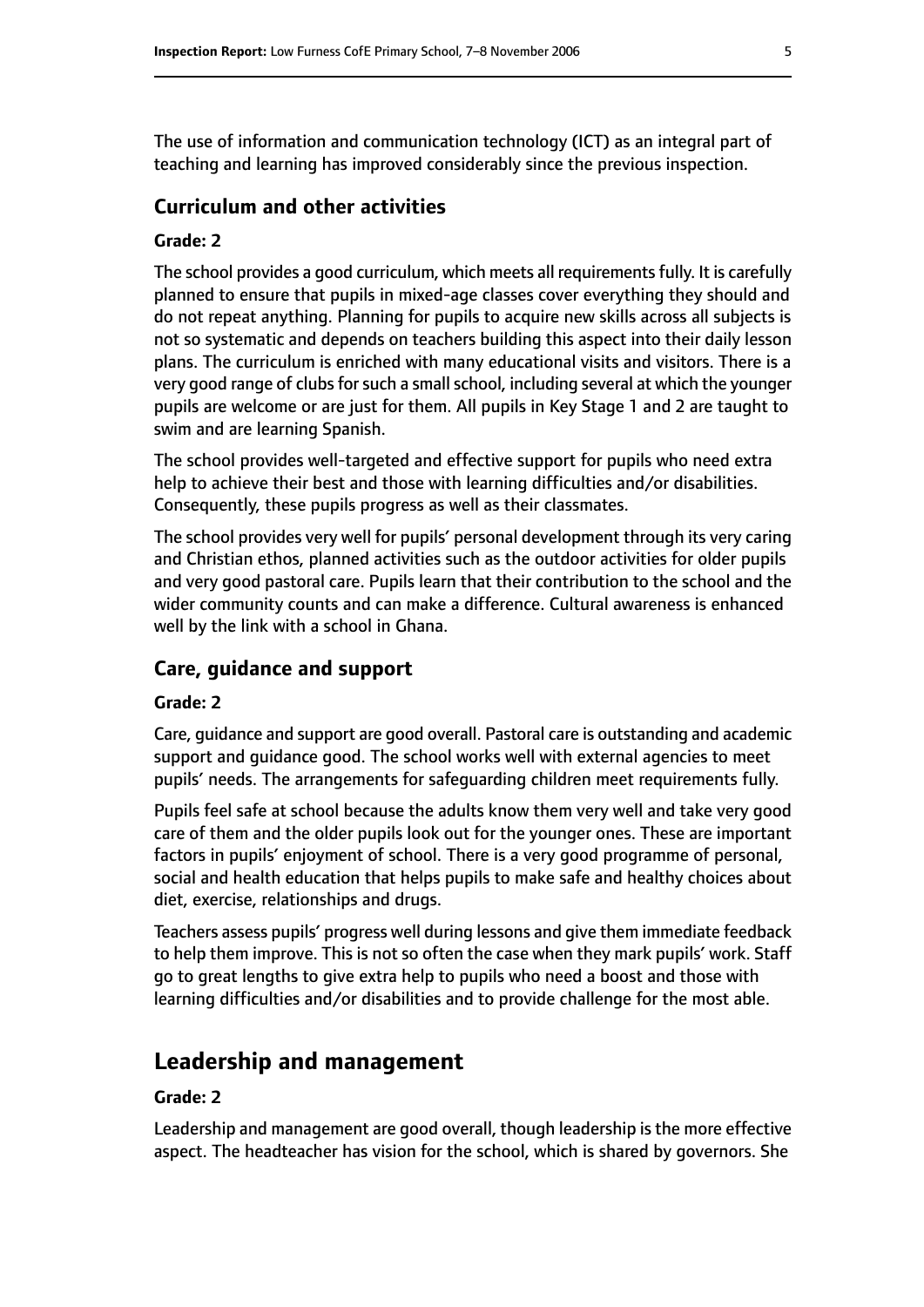leads teaching very well and, as a result, there is now a greater proportion of good teaching than at the last inspection. Improvement is evident, for example, in teachers' day-to-day assessment of pupils' learning and their knowledge of how best to teach mathematics. This improvement has had a knock-on positive effect on pupils' achievement.

The school evaluates its performance and takes effective action to tackle weaker aspects of its work. For instance, the headteacher observes teachers at work and gives them useful pointers for improvement. A decline in test results in mathematics was halted by a whole-school focus on strengthening the teaching of aspects of the subject in which pupils had done least well. Subject leaders' evaluations of work across the school are good. A programme of regular tests for pupils has been introduced and teachers know how well the pupils in their class are doing. However, information from assessments is not collated to provide a check on each pupil's progress over time and inform decisions about priorities for improvement.

Since the previous inspection, the most urgent areas for improvement have been dealt with very effectively. Planning for the school's further improvement is satisfactory. The teachers are appropriately involved in the process but the resulting plan is not sufficiently sharply focused. Many activities are planned, almost all for the current year, and it is not easy for staff to identify which are the most pressing priorities and how they are to be achieved.

Governors have a good knowledge of the school's work. They visit regularly and have meetings with teachers who lead work in various subjects of the curriculum. They are aware of the school's strengths and weaknesses and balance support and challenge.

The school has overspent its budget in order to employ experienced teachers and has a large deficit. However, it has a plan, agreed with the local authority, to eliminate the deficit over five years.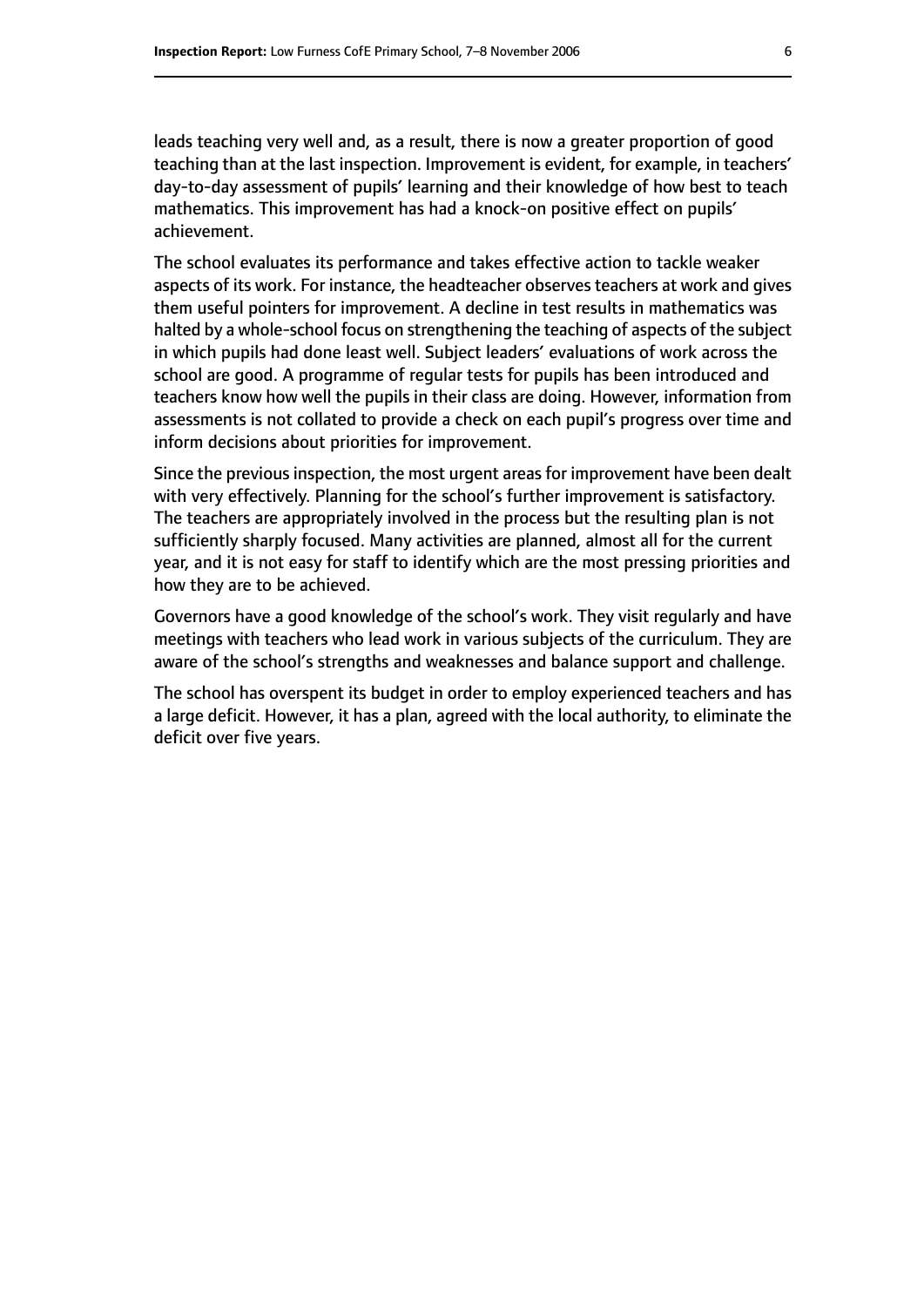**Any complaints about the inspection or the report should be made following the procedures set out inthe guidance 'Complaints about school inspection', whichis available from Ofsted's website: www.ofsted.gov.uk.**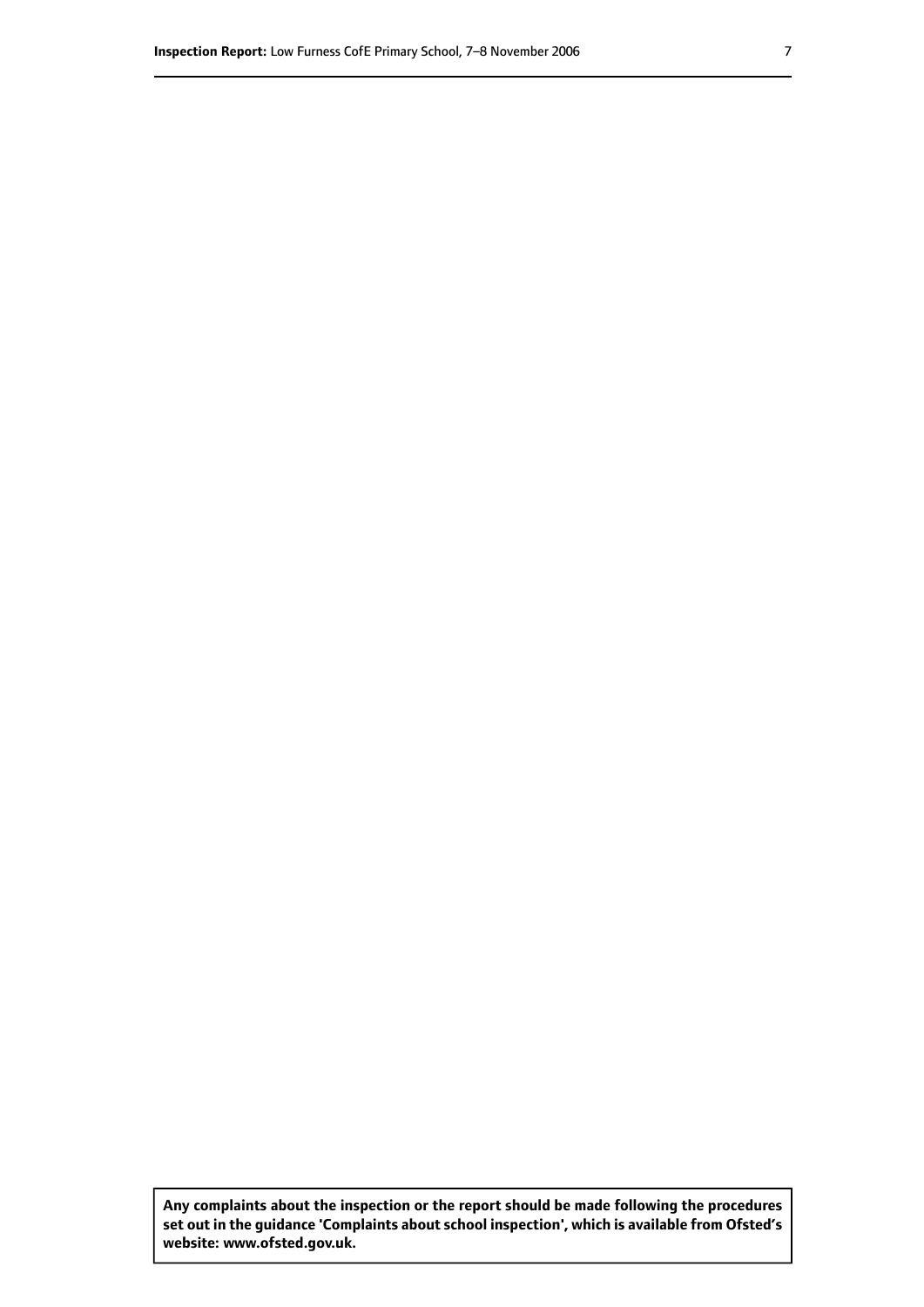# **Inspection judgements**

| Key to judgements: grade 1 is outstanding, grade 2 good, grade 3 satisfactory, and grade 4 | <b>School</b>  |
|--------------------------------------------------------------------------------------------|----------------|
| inadeauate                                                                                 | <b>Overall</b> |

# **Overall effectiveness**

| How effective, efficient and inclusive is the provision of education, integrated<br>care and any extended services in meeting the needs of learners? |     |
|------------------------------------------------------------------------------------------------------------------------------------------------------|-----|
| How well does the school work in partnership with others to promote learners'<br>well-being?                                                         |     |
| The quality and standards in the Foundation Stage                                                                                                    |     |
| The effectiveness of the school's self-evaluation                                                                                                    |     |
| The capacity to make any necessary improvements                                                                                                      |     |
| Effective steps have been taken to promote improvement since the last<br>inspection                                                                  | Yes |

## **Achievement and standards**

| How well do learners achieve?                                                                               |  |
|-------------------------------------------------------------------------------------------------------------|--|
| The standards <sup>1</sup> reached by learners                                                              |  |
| How well learners make progress, taking account of any significant variations between<br>groups of learners |  |
| How well learners with learning difficulties and disabilities make progress                                 |  |

## **Personal development and well-being**

| How good is the overall personal development and well-being of the<br>learners?                                  |  |
|------------------------------------------------------------------------------------------------------------------|--|
| The extent of learners' spiritual, moral, social and cultural development                                        |  |
| The behaviour of learners                                                                                        |  |
| The attendance of learners                                                                                       |  |
| How well learners enjoy their education                                                                          |  |
| The extent to which learners adopt safe practices                                                                |  |
| The extent to which learners adopt healthy lifestyles                                                            |  |
| The extent to which learners make a positive contribution to the community                                       |  |
| How well learners develop workplace and other skills that will contribute to<br>their future economic well-being |  |

# **The quality of provision**

| How effective are teaching and learning in meeting the full range of the<br>  learners' needs?                      |  |
|---------------------------------------------------------------------------------------------------------------------|--|
| $\mid$ How well do the curriculum and other activities meet the range of needs<br>$\mid$ and interests of learners? |  |
| How well are learners cared for, guided and supported?                                                              |  |

 $^1$  Grade 1 - Exceptionally and consistently high; Grade 2 - Generally above average with none significantly below average; Grade 3 - Broadly average to below average; Grade 4 - Exceptionally low.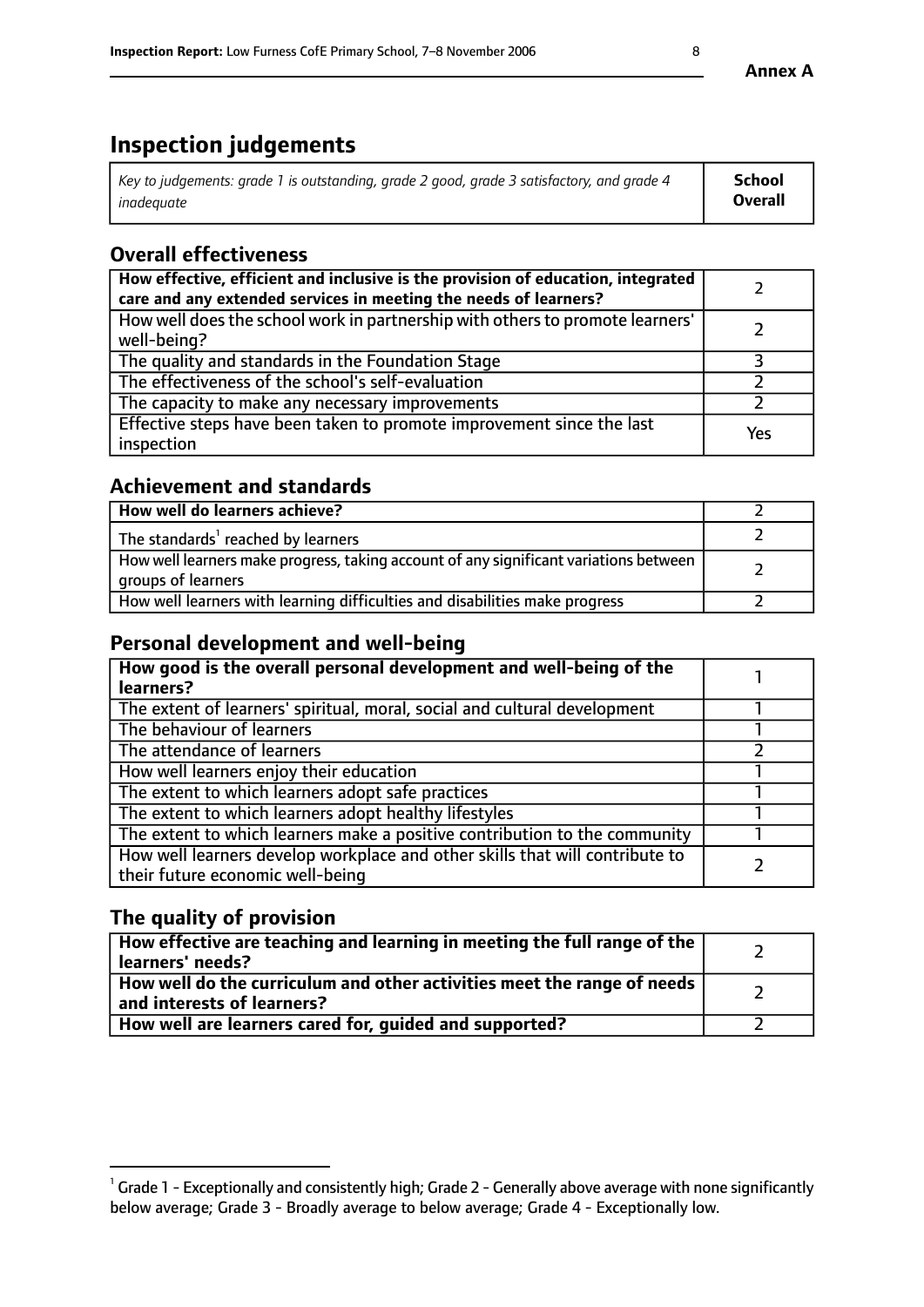# **Leadership and management**

| How effective are leadership and management in raising achievement<br>and supporting all learners?                                              |     |
|-------------------------------------------------------------------------------------------------------------------------------------------------|-----|
| How effectively leaders and managers at all levels set clear direction leading<br>to improvement and promote high quality of care and education |     |
| How effectively performance is monitored, evaluated and improved to meet<br>challenging targets                                                 |     |
| How well equality of opportunity is promoted and discrimination tackled so<br>that all learners achieve as well as they can                     |     |
| How effectively and efficiently resources, including staff, are deployed to<br>achieve value for money                                          | З   |
| The extent to which governors and other supervisory boards discharge their<br>responsibilities                                                  |     |
| Do procedures for safequarding learners meet current government<br>requirements?                                                                | Yes |
| Does this school require special measures?                                                                                                      | No  |
| Does this school require a notice to improve?                                                                                                   | No  |